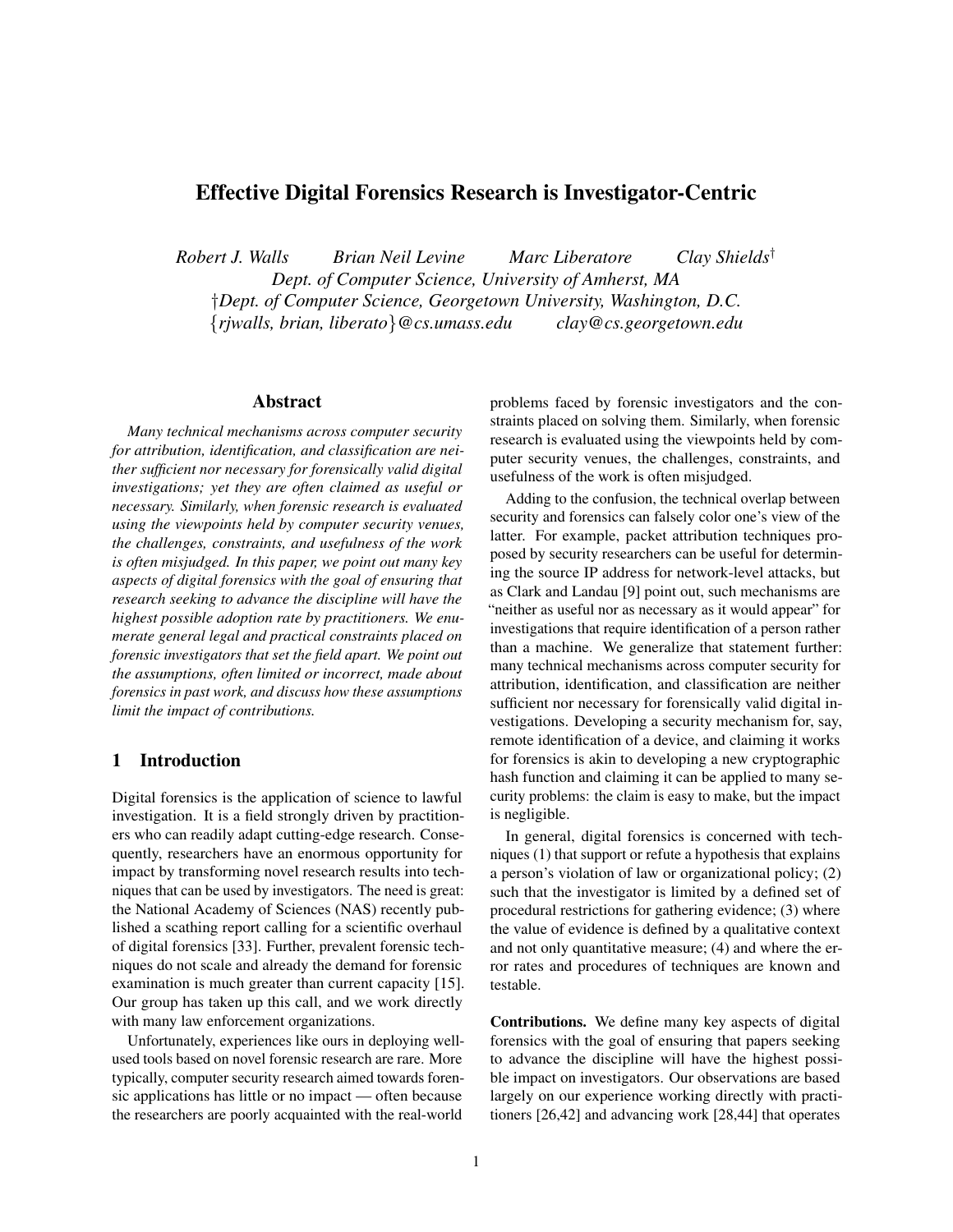within forensic constraints that we detail within this paper. While we focus primarily on investigations in the context of the U.S. legal system, our conclusions are applicable to most other forensic contexts. At a high level, these constraints are as follows.

- Digital forensics is investigator-centric, and unless developed with an understanding of the restrictions that investigators are under, most novel results cannot and will not be adopted. For example, prior to the issuance of a warrant, techniques for criminal investigators cannot violate *plain view* observation, and evidence gathered otherwise would be suppressed in court.
- The value of a new technique depends in part on its complexity and therefore it must be judged against simpler options available to investigators. Similarly, defenses against investigation should not be evaluated with an assumption that high precision is always needed. For example, civil investigations are often based on simple subpoena and mere demonstration of relevance; sophisticated investigative techniques may be needlessly restrictive or indirect compared to capabilities and information available after subpoena.
- Forensic techniques are most valuable when addressing the most common adversary, not the strongest; there is no correlation between technical savvy and dangerousness to society. It is not possible for one savvy criminal to destroy, hide, or obfuscate the evidence of everyone else. In contrast, security work must consider that one person can leverage a vulnerability to attack every computer that uses the flawed system.
- Finally, forensic investigations seek to find the person responsible rather than stopping at a machine or line of code. Consequently, the scope of forensics is often more broad than that of the traditional security domain. For example, most any policy or law requires consideration of a person's intent, something that is often demonstrated indirectly through an amalgamation of facts and evidence.

Our position is that *security venues should publish forensics research, but these works should be evaluated in the proper context.* When selecting reviewers, ensure they can examine papers using the goals and principles of digital forensics and not just those of computer security. The reviewer himself should question if the authors are actually looking outside of the computer security problem when claiming an approach is applicable to forensics. Otherwise, the security community risks encouraging low-impact work while rejecting worthwhile solutions to forensic problems.

In Section 2 we begin by enumerating general legal

and practical constraints placed on forensic investigators in the context of the U.S. legal system. We then move to briefly describing the wider scope of investigations forensics examiners face. In Section 3, we review a set of useful lessons for researchers regarding the applicability of techniques to digital forensics, and highlight recent work in this context.

### 2 Forensic Investigations

The highest impact work in forensics works within, and is evaluated under, the real constraints and goals of investigations. In this section, we detail general models for criminal and civil scenarios, and we describe how investigations are focused on people rather than systems.

In both civil and criminal contexts, digital forensics is concerned with techniques that address the four points stated in the introduction: (1) hypothesis testing, (2) procedural constraints, (3) evidentiary value, and (4) error rates. Practice provides another set of constraints. For example, all methods rely on acquisition of evidence, yet data is commonly destroyed, lost, stolen, or encrypted. The capacity of investigators to take on new cases is limited, and selection is based on many external factors. Even if a case is accepted, there is often too much data to image, store, and process, and an imperfect triage process is frequently necessary [15,31].

#### 2.1 Criminal Investigations

Criminal investigations take place along two phases, a *pre-warrant (plain view)* phase, occurring prior to the issuance of a search warrant, and a *post-warrant phase*.

Pre-warrant phase. In this *plain view* phase, investigators are limited by U.S. law, stemming largely from the Fourth Amendment, that dictates what can acquired before a warrant is in place. The main goal of this phase is to meet the *probable cause* standard for obtaining a magistrate-issued warrant. This standard is is a qualitative measure often defined as meeting a "fair probability" that further evidence will be found in the location to be searched; see *U.S. v. Sokolow*, 490 U.S. 1 (1989). Probable cause does not require that the evidence is strong enough for conviction, merely that the evidence support a reasonable belief that the suspect committed a crime. The caveat is that the collected evidence must be in *plain view* and therefore not violate a person's expectation of privacy<sup>1</sup>. During this phase, general criminal activity is monitored, and then specific targets are selected among

<sup>1</sup>A person's *expectation of privacy* is established using the twopronged *Katz* test. The first prong asks whether the person subjectively demonstrated an expectation of privacy, and the second prong asks if that expectation is objectively reasonable from the standpoint of society; see *Katz v. U.S.*, 389 U.S. 347 (1967).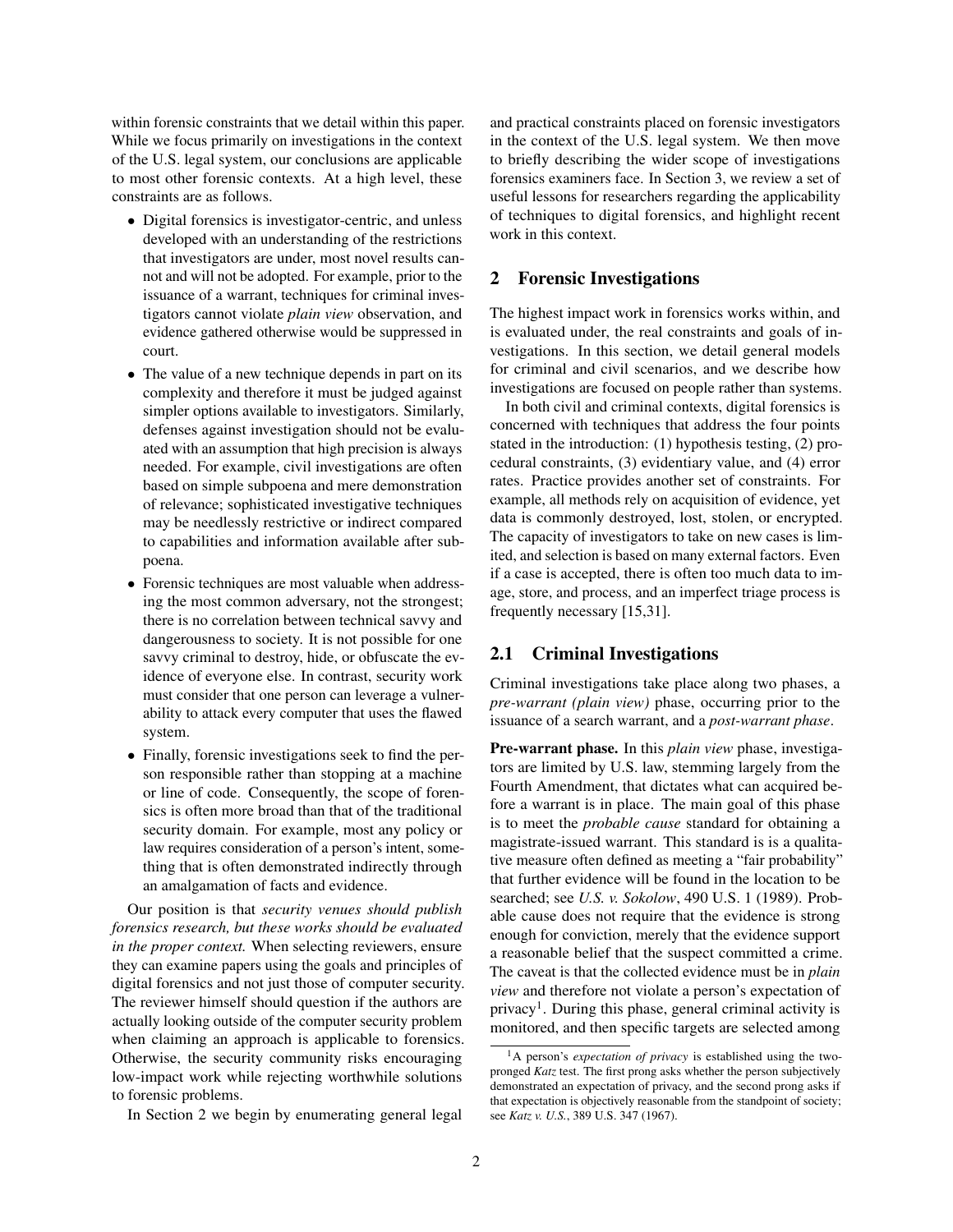available suspects. The choice of target is a balance between *dangerousness* to society and efficiency of case execution.

Post-warrant phase. In this phase, investigators are limited only by a court-issued warrant. Warrants require *particularity*, which limits the place to be searched; for example, its unlikely to get a warrant for all apartments in a building, nor does having a warrant for one allow investigators to enter another. Warrants also require *specificity* which defines the type of item to be found. In digital contexts, it's hard to violate specificity since any computing device is typically a viable target.

After obtaining a warrant, there are few legal restrictions on law enforcement's technical approach.<sup>2</sup> However, in order to obtain a conviction in court, the investigator must collect a higher standard of evidence. This evidence must help prove *beyond a reasonable doubt* that a suspect committed a crime.

Peer review of digital forensics research must include an analysis of the legal justification required to employ proposed techniques. Techniques that don't require special privileges are applicable to the broadest number of settings and therefore are the most desirable. But such papers should provide the justification that a warrant or other restrictions, such as *Kyllo v. U.S.*, do not apply; see our discussion of *Admissibility* below. If post-warrant capabilities are indeed required, the paper should detail why easier technical solutions aren't available to obtain the same results. For example, it's likely that watermarking the outgoing traffic of a user requires a wiretap; at that point, the criminal investigator will find it just as easy to get a warrant to install a covert key-logger or other device on the target's computer. We return to this point in Section 3.

Exceptions to the Fourth Amendment. The law underlying realistic investigative models shifts frequently. For example, courts have long held that there are exceptions to the Fourth Amendment's warrant requirement, but these exceptions are not always clear in the case of digital evidence. One exception to the warrant requirement is based on consent by a person to proceed without a warrant. Often the limit of that consent can be unclear, especially when the objects to be searched are digital devices. Recent events involving the ACLU and Michigan State Police [17] motivate the following example.

Imagine a person is stopped by police for a traffic violation and the person consents to an examination of their phone. Does this consent allow an officer to open the

phone and browse through the contents of the address book or call log? Does it also extend as far as to allow the officer to use a special tool to extract and save all of the phone's information, including deleted data? The answers to these questions depend highly on the specific circumstances and the courts are inconsistent on this issue [22].

Search at the U.S. customs border is another exception to the warrant requirement. This recently impacted the security community with several high profile border searches of Bradley Manning associates [16]; see also *U.S. v. Howard Cotterman*, 09-10139 (2011).

There are investigators and models that have implicit exceptions to the Fourth Amendment. For example, investigators working under the U.S. national security (FISA) rules may defer a request for a warrant until after a search, and there are analogous positions in other governments. Similarly, rogue investigators can elect to not follow any restrictions, risking that collected evidence is thrown out during trial. We assert that developing new techniques to function under such models is largely wasted effort due to their limited applicability in a civil society.

Admissibility and Validity. The exclusionary rule, set forth in *Weeks v. U.S.*, 232 U.S. 383 (1914), in concert with the fruit of the poisonous tree doctrine, set forth in *Silverthorne Lumber Co. v. U.S.*, 251 U.S. 385 (1920), dictates that illegally obtained evidence cannot be used in court, nor can any evidence further found from this illegal evidence be used. These rules ensure that techniques not valid within the plain view rules will not be commonly used by law enforcement in the U.S.

Further, we note that in the pre-warrant stage, law enforcement must take care in acquiring evidence from third parties. In addition to the problems of hearsay, even well-meaning third parties cannot repeatedly gather information for law enforcement. In doing so, the third party is acting *under the color of law*, and any evidence they collect is governed by the same rules as apply to law enforcement, including the need for warrants.

Another relevant ruling for computer scientists is *Kyllo v. U.S.* 533 U.S. 27 (2001), where the court ruled that using a technology that is not in "general public use" to gather evidence pre-warrant is a violation of a person's expectation of privacy. This exact phrasing is important: source code available publicly on a researcher's web site is not general public use. With regard to digital forensics, this has been interpreted by investigators to mean that tools can only use information provided by normal operation of the system being investigated. Recent cases have supported this view, including *U.S. v. Borowy*, 595 F.3d 1045 (9th Cir. 2010) and *U.S. v. Gabel, 2010 WL 3927697*, but the exact extent to which can investigators can exploit a network protocol to gather information remotely is unsettled law.

In order for a forensic investigator's testimony to be

<sup>2</sup> In *U.S. v. Comprehensive Drug Testing*, 579 F.3d 989 (9th Cir. 2009) (en banc), the Ninth Circuit imposed *ex ante* restrictions on warrants related to computer searches; however, recent legal scholarship suggests these restrictions are "both constitutionally unauthorized and unwise" [21].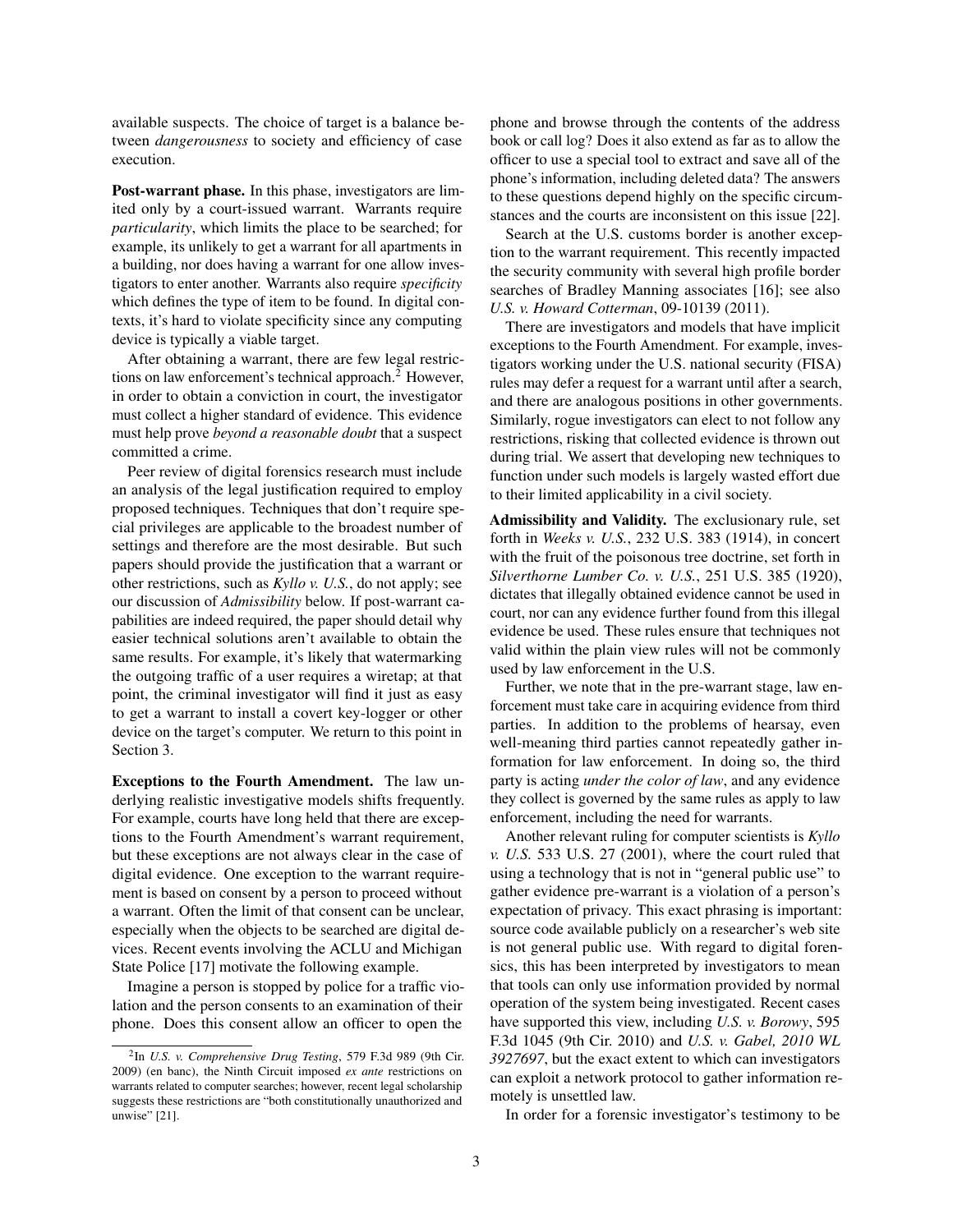admissible in court it must follow the *Daubert* standard; see *Daubert v. Merrell Dow Pharmaceuticals,* 509 U.S. 579 (1993). According to this standard, the investigator's conclusions must be based on *scientifically valid* methodology. This means the methods are peer reviewed, based on testable hypotheses, have a known error rate, follow an existing set of standards, and are generally accepted within the scientific community.

#### 2.2 Civil Investigators

Our focus is on criminal forensics, and due to space limits we elide much civil case law in this section. The general rule is that there are somewhat fewer constraints and that the standard of evidence is lower, as the government is typically not using state force to prove guilt for a crime; rather, citizens seek the power of the court to discover evidence of a violation of civil law or a contract.

In civil cases, examiners have complete access to their own data, including network traffic and logs, and any files where ownership or contractual agreements (e.g., files on an employee's work machine) permit access. However, examiners will need to subpoena information they are refused access to by other parties. Courts have a very low bar of *relevance* for subpoenaed access (see Federal Rule of Evidence 401), but this process can be adversarial. Courts may place limits on evidence acquisition if one party is concerned about legal liability from exposure of unrelated, proprietary information. Knowing this, many organizations choose not to keep data that can be subpoenaed, regardless of how useful it might be to their business.

#### 2.3 Investigating People as a Goal

Computer security is centrally concerned with the enforcement or defeat of technically based and clearly delineated computer security policies [4]. Response to computer security failures is typically designed to identify the cause of the failure, which might provide clues to the identity of an attacker. However, intrusion response, which is familiar to security investigators, is but a small subset of digital forensics.

Forensic investigators instead often investigate suspected breaches of organizational policies or laws not reflected in any computer security policy. Indeed, such rules may be impossible to implement in a computer system. A user's intent is often relevant but impossible to determine directly. For example, a user may be allowed to copy a file for work use, but not to sell or otherwise release it. Bradley Manning's alleged theft of documents falls in this category. No existing security mechanism can directly determine intent, but an investigator may be asked to gather evidence about how and why copied files

were used. Similarly, possessing photos of children likely does not violate a security policy, but having pictures of children being sexually exploited is illegal. Systems that can generalizably differentiate between the two do not exist. Furthermore, possession requires a demonstration of knowing intent: unexamined images that are unknowingly and unintentional stored in a user's spam folder are not illegal. Howard [20] provides a cogent discussion of indirect evidence of knowing possession.

Researchers must be aware of the focus on people, not just computers. Systems that answer questions about user behavior can be beneficial to forensics investigators, even if no computer security problem is being addressed.

### 2.4 Applicability and Impact

Many proposed forensic techniques are easily thwarted with only limited technical knowledge, but that doesn't lessen their practical effectiveness. While security mechanisms have impact because they can address the worst case, forensic mechanisms have impact because they can address the common case. For example, the most realistic forensic model allows for any individual to erase information from storage; in this scenario, why should we expect new techniques to work at all? Surely criminals will seek to cover their tracks.

For example, investigators commonly identify images of child pornography on p2p networks by hash value. Criminals could easily change just one bit in shared images to escape detection; yet millions do not [26] for several reasons. First, they may not think that they need to make changes to evade investigators, or they may lack the skill to do so. Second, they may not think they'll be caught, and percentage-wise that is largely true. Third, people are interested in sharing content, and in order to do so they give files very descriptive names including "illegal child pornography"; at that point there is no legal reason to flip a bit.

Given that anyone could flip a bit but that millions do not, it is high impact to develop techniques that succeed in the common, rather than worst case. This fact is anathema to computer security researchers, even though, analogously, security systems with known flaws remain useful.

For example, despite power monitoring attacks [13, 23,34], most people do not use tamper-proof hardware. Various forms of the Sybil attack [12] succeed and are used against Google [1,3], EBay [8], and p2p file sharing networks [30,36] yet these systems enjoy great success. The Tor privacy network is architected to provide reasonable performance instead of perfect security against known attacks [11]. Similarly, the banking industry finds it more effective to allow "bad guys to take a cut" [5] than attempting to deploy a system where all attackers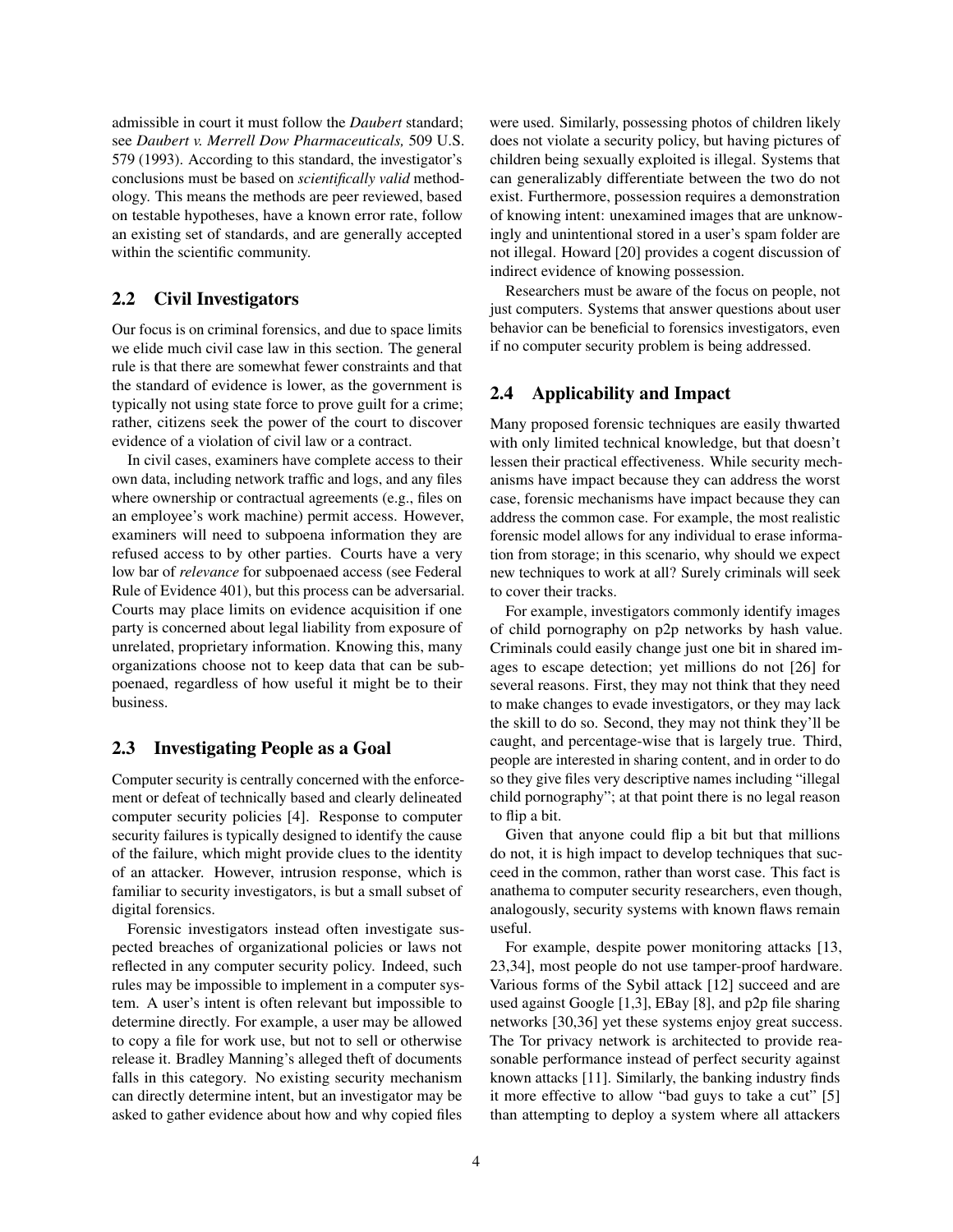are defeated. Further, the TSA admits it cannot defeat all terrorists, and instead simply mitigates risks [19].

Finally, we note that law enforcement are interested in catching the most dangerous people. Similarly, civil investigators are interested in catching the people that have caused the largest damages. In both cases, there is no evidence that such dangerousness is necessarily correlated with technical savvy. Furthermore, it is not possible for one savvy criminal to destroy, hide, or obfuscate the evidence of everyone else; in contrast, security work must consider that one person can leverage a vulnerability to attack every computer that uses the system.

#### 3 Lessons to Learn

In this section, we review past security papers from a forensics viewpoint. Some explicitly invoke the concept of forensics; some do so implicitly. We point out the assumptions, often limited or incorrect, made about forensics in these papers, and discuss how these assumptions limit the impact of the contributions. Our goal is not to denigrate others' contributions, but instead to show if and how these contributions fit within the forensic framework we've discussed in previous sections.

We separate our survey into several broad classes, corresponding to lessons learned about forensic practice in the previous sections: 1) Investigations are about people and their activities; 2) Forensic investigators are not all-powerful, and while the legal system can grant impressive powers, they are constrained in many ways; 3) A proposed system that depends on access to data across organizational boundaries may fail — as this access is not often permitted; 4) Proposed systems that expand the view of investigators can be useful, but simply expanding the amount of data collected by itself generally is not.

## 3.1 Problem Exists Between Keyboard and Chair

Forensics investigations of individual's computers arise because of user's actions. Investigators are therefore most interested in people and how they used the system. Security researchers, however, tend to focus on technical aspects of security system failures. Solutions that add additional information about system events [10,25,35] tend not to benefit investigators directly. Instead, researchers can have impact by focusing on mechanisms that support common investigations types, such as theft of intellectual property, violations of organizational misuse policies, and embezzlement [41]. These are common problems, and solutions will have high impact. Work in this area needs to consider the types of users who commit these acts. Most have weak computer skills, so approaches that might be trivially thwarted when used against security

experts can be very effective, as we outline in Section 2.4. To paraphrase a police maxim, it is useful to catch the stupid ones.

#### 3.2 Lines in the Sand

There are many clear lines lawful investigators cannot cross. Wiretapping and analogous inspection of traffic is not permitted without a warrant, nor, presumably are manipulations of Internet traffic beyond normal participation in protocols. Actively watermarking packets, by manipulating their contents or timing [14,29,45,46,48] to defeat anonymity systems crosses this line, and would poison the evidence acquired by a law enforcement. For civil cases, organizations might choose to use these techniques on their internal networks, but are unlikely to provide access, mark traffic, or help recover timing information for external parties. Further, many such techniques work best to confirm a suspicion, as they require both manipulation of traffic at a source, and the observation of traffic at a suspected endpoint. Evidence required for this level of suspicion may rise to the level that would lead to a warrant.

But if an investigator had sufficient evidence for a warrant, a more direct search would likely be preferable if not, an electronic bug in the computer's audio system almost certainly would. As evidence ultimately supports a court case, recordings of a suspect or copies of emails would be far more useful than a watermark. Systems that assume technically sophisticated attacks, such as inference based on clock skew, temperature or power consumption changes, and acoustic or electromagnetic measurements, or packet size [2,24,27,32,43] are similarly useless to a criminal investigator, due to Kyllo, and obsolete after court order or warrant.

On the flip side, many systems are built to withstand cursory investigation, such as disk encryption systems. It is an unsettled question of law as to whether cryptographic keys are a more analogous to a physical key, which an individual can be compelled to produce in both civil and criminal courts, or to testimony, which in the criminal context is protected by the Fifth Amendment. Failing that, systems focused on key recovery can be forensically valid [18].

Some systems attempt to sidestep this question by providing users with plausible deniability (for example, Rubberhose and its successor TrueCrypt). These systems may be valid responses to overly intrusive governments. But they are inappropriate in more common use cases such as secure corporate record keeping, where allegations of wrongdoing will likely require court-ordered key revelation or else result in being found in contempt of court.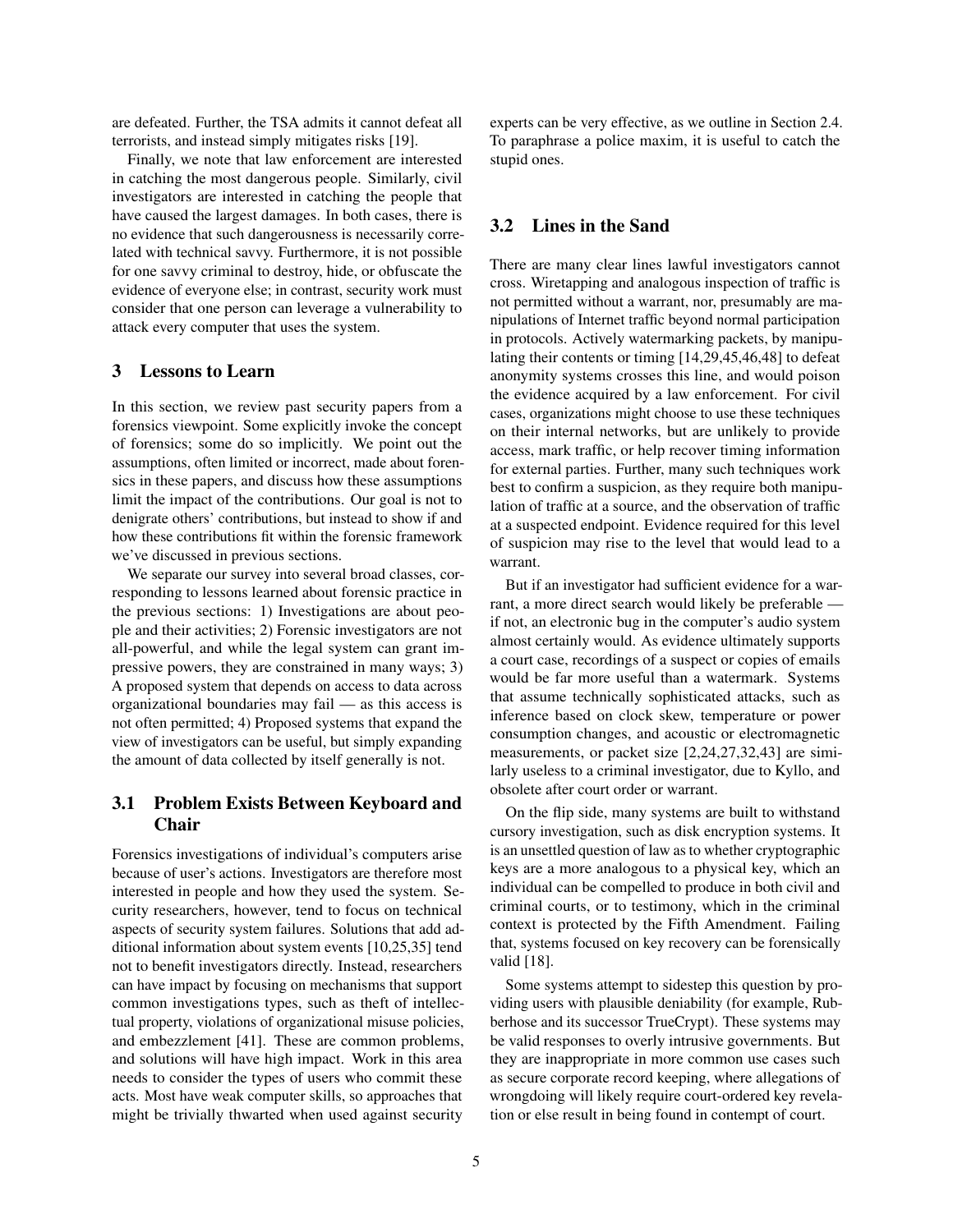### 3.3 No Keys to the City

Investigators working in different organizations or with different goals may not be willing or able to collaborate with one another. Sharing of data across institutional boundaries is not always feasible or even legal. Widescale intrusion or anomaly detection, de-anonymization, or flow attribution systems [7,38–40,47] that require a network-wide view or deep packet inspection are akin to a massive surveillance campaign. Monitoring of this breadth could never be lawful for law enforcement without a court order — and even then, is likely too broad in scope. These systems are still useful, outside of the criminal investigation context: ISPs or private organizations could collect this data and use it internally to improve security and performance. They cannot collect it at police request, however, as that would turn these organizations into de facto agents of the law. In many cases, it would also be unlikely that the information would be willingly shared between organizations in civil cases. This is particularly true when it might expose the organization to legal jeopardy, such as showing that it acted as a gateway or stepping stone for attacks.

### 3.4 Don't Grow the Haystack; But Do Find More Needles

A system that increases the amount of information available to investigators is often a double-edged sword. The investigator may benefit from additional information, but that benefit is directly proportional to the information's quality. For example, Bratus et al. [6] and Piatek et al. [37] highlight how current practices in DMCA copyright enforcement focus on broad and highly automated techniques resulting in unacceptably high rates of false positives. This problem isn't just limited to p2p investigations. Clark and Landau [9] also question the utility of packet attribution in forensics. We believe their criticisms extend to other areas such as de-anonymization. Poor information may lead to tangible costs such as wasted resources or intangible costs such as emotional distress for the falsely accused.

### 4 Conclusions

Computer security researchers have the potential to make significant contributions to digital forensics; however, they must first understand the forensics context and its differences with existing security models. Similarly, the onus is on computer security venues to support these efforts by recruiting knowledgeable reviewers who are familiar with the challenges and requirements of forensics; otherwise, the security community risks encouraging low-impact work while rejecting worthwhile solutions to forensic problems.

Acknowledgements. We are grateful for insightful comments from Emery Berger. This work was supported in part by NSF awards CNS-1018615, CNS-0905349, and DUE-0830876, and in part by NIJ award 2008-CE-CX-K005.

#### References

- [1] BBC News. 'Miserable failure' links to Bush. http://news.bbc.co.uk/2/hi/americas/ 3298443.stm, December 7 2003.
- [2] Y. Berger, A. Wool, and A. Yeredor. Dictionary Attacks Using Keyboard Acoustic Emanations. In *Proc. ACM CCS*, pages 245–254, 2006.
- [3] M. Bianchini, M. Gori, and F. Scarselli. Inside PageRank. *Trans. Inter. Tech.*, 5(1):92–128, 2005.
- [4] M. Bishop. *Computer Security: Art and Science*. Addison Wesley Professional, 2003.
- [5] M. Bond. Leaving Room for the Bad Guys. In *Proc. Financial Cryptography*, page 1, 2007.
- [6] S. Bratus, A. Lembree, and A. Shubina. Software on the Witness Stand: What Should It Take for Us to Trust It? In *Proc. Intl. Conf. Trust and Trustworthy Computing*, pages 396–416, 2010.
- [7] B. Carrier and C. Shields. The Session Token Protocol for Forensics and Traceback. *ACM TISSEC*, 7(3):333–362, 2007.
- [8] A. Cheng and E. Friedman. Sybil-proof Reputation Mechanisms. In *Proc. Wkshp on Econ of P2P Systems*, pages 128–132, August 2005.
- [9] D. D. Clark and S. Landau. The Problem isn't Attribution: It's Multi-Stage Attacks. In *Proc. ACM Re-Architecting the Internet Workshop (ReARCH)*, pages 11:1–11:6, 2010.
- [10] A. Dinaburg, P. Royal, M. Sharif, and W. Lee. Ether: Malware Analysis via Hardware Virtualization Extensions. In *Proc. ACM CCS*, pages 51–62, Oct 2008.
- [11] R. Dingledine, N. Mathewson, and P. Syverson. Tor: The Second-Generation Onion Router. In *Proc. USENIX Security Symposium*, pages 303–320, Aug. 2004.
- [12] J. Douceur. The Sybil Attack. In *Proc. Intl Wkshp on Peer-to-Peer Systems (IPTPS)*, Mar. 2002.
- [13] T. Eisenbarth, T. Kasper, A. Moradi, C. Paar, M. Salmasizadeh, and M. Shalmani. On the Power of Power Analysis in the Real World. In *Proc. CRYPTO*, pages 203–220, Aug. 2008.
- [14] X. Fu, B. Graham, R. Bettati, and W. Zhao. Active Traffic Analysis Attacks and Countermeasures. In *Proc. Intl. Conf. on Computer Networks and Mobile Computing*, pages 31– 39, Oct. 2003.
- [15] S. Garfinkel. Digital Forensics Research: The Next 10 Years. In *Proc. DFRWS Annual Forensics Research Conference*, Aug 2010.